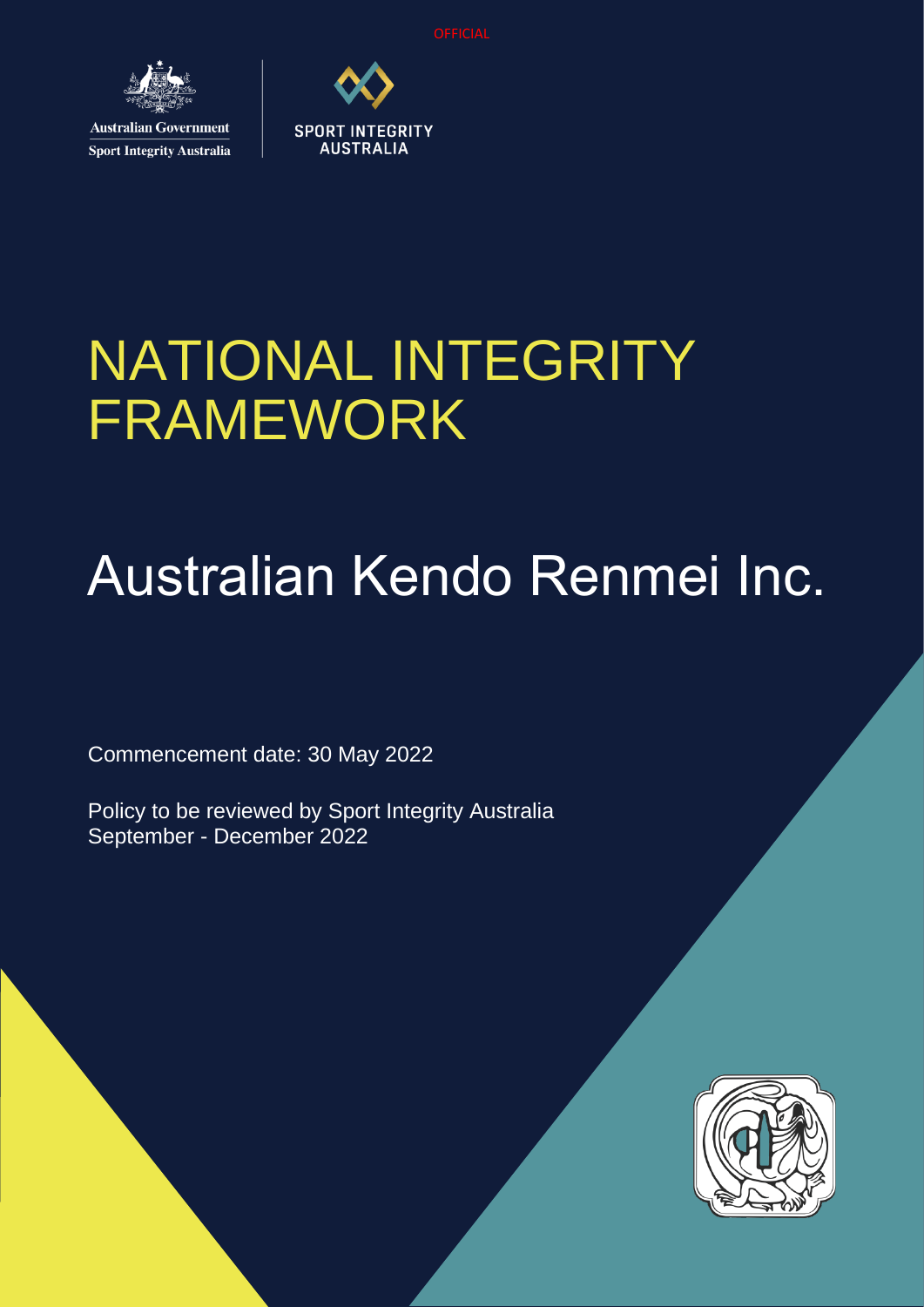## **TABLE OF CONTENTS**

| 1.  | <b>Background</b>                                            | 3                |
|-----|--------------------------------------------------------------|------------------|
| 1.1 | Introduction                                                 | 3                |
| 1.2 | Definitions                                                  | 3                |
| 2.  | <b>Jurisdiction</b>                                          | 6                |
| 2.1 | Who the Framework applies to                                 | 6                |
| 3.  | <b>Scope</b>                                                 | 6                |
| 3.1 | Scope                                                        | 6                |
| 4.  | <b>Prohibited Conduct</b>                                    | 6                |
| 4.1 | <b>Prohibited Conduct</b>                                    | 6                |
| 4.2 | <b>Additional matters</b>                                    | $\overline{7}$   |
| 5.  | Australian Kendo Renmei's Responsibility to Manage Framework | 7                |
| 5.1 | Responsibility for the management of the Framework           | $\overline{7}$   |
| 5.2 | National Integrity Manager                                   | 7                |
| 5.3 | <b>Complaints Manager</b>                                    | 8                |
| 5.4 | Reporting to Sport Integrity Australia                       | 8                |
| 5.5 | Education                                                    | 8                |
| 5.6 | Recruitment of Employees and Volunteers                      | 8                |
| 6.  | <b>Additional Responsibilities</b>                           | 8                |
| 6.1 | Relevant Organisation responsibilities                       | 8                |
| 6.2 | Relevant Person responsibilities                             | 9                |
| 7.  | <b>Complaints, Disputes &amp; Discipline Policy</b>          | $\boldsymbol{9}$ |
| 8.  | <b>Interpretation &amp; Other Information</b>                | 9                |
| 8.1 | Application and Commencement                                 | 9                |
| 8.1 | Amendment                                                    | 9                |
| 8.2 | Inconsistency                                                | 10               |
| 8.3 | Interpretation                                               | $10$             |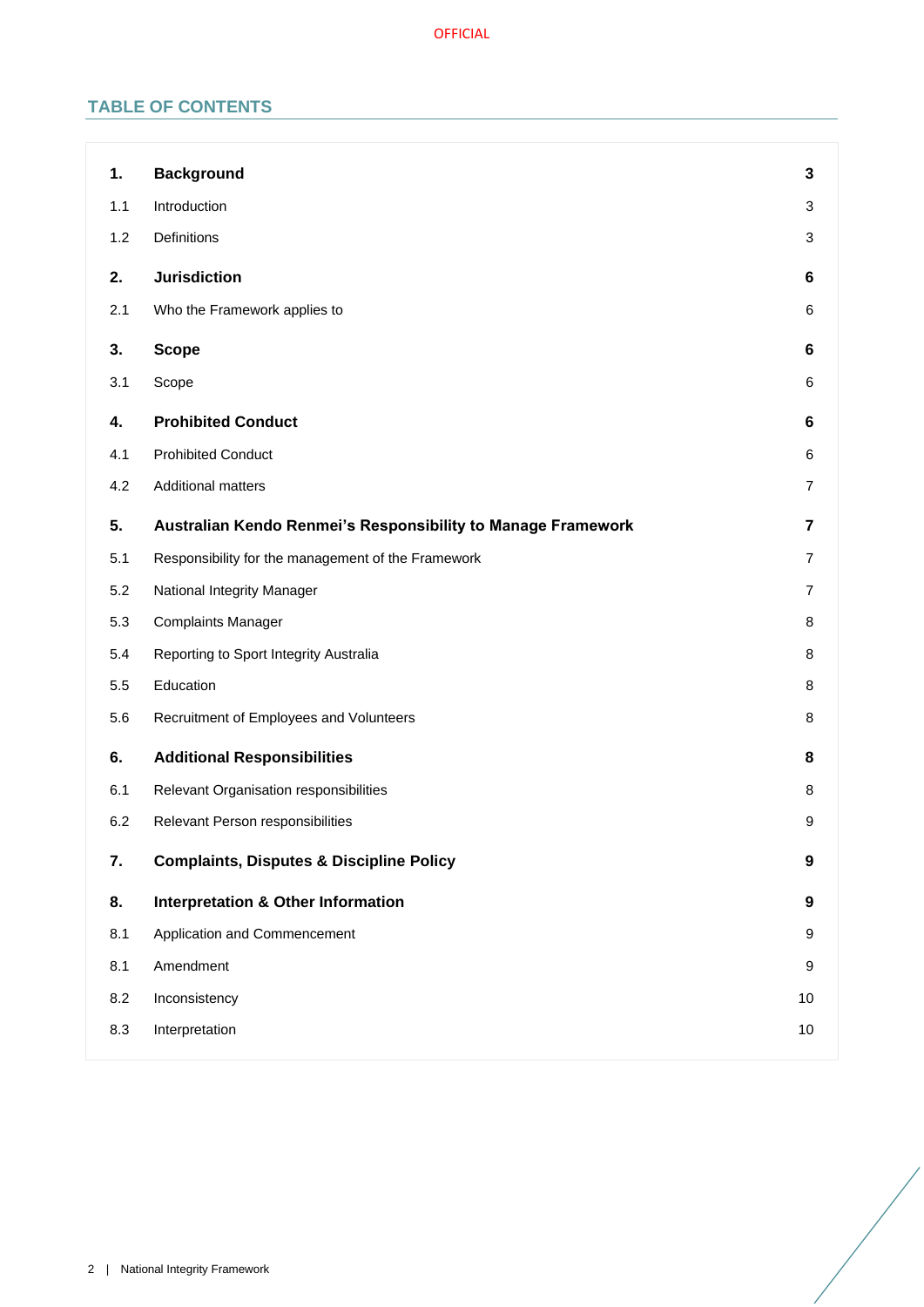## <span id="page-2-0"></span>**1. Background**

## <span id="page-2-1"></span>**1.1 Introduction**

- (a) Australian Kendo Renmei National Integrity Framework applies to all Activities organised or authorised by Australian Kendo Renmei or a Member Organisation and will be adopted in full by each Kendo, Iaido and Jodo Organisation.
- (b) Sports integrity means the manifestation of the ethics and values that promote community confidence in sport. Threats to the integrity of sport includes the:
	- (i) manipulation of sporting competitions;
	- (ii) improper use of drugs and medicine in sport;
	- (iii) abuse of children and other persons in a sporting environment; and
	- (iv) failure to protect Members and other persons in a sporting environment, from bullying, intimidation, discrimination, or harassment.
- (c) Australian Kendo Renmei seeks to take a proactive approach to mitigate the integrity threats to Kendo, Iaido and Jodo in Australia and to provide a safe, fair, and trustworthy environment for all Participants at all levels of Kendo, Iaido and Jodo.
- (d) The National Integrity Framework is one of Australian Kendo Renmei 's responses to the threats to the integrity of Kendo, Iaido and Jodo and sets out the broad expectations for the conduct of all Participants in Kendo, Iaido and Jodo, including procedures for managing, reporting, investigating and determining potential breaches of its Integrity Policies.

#### <span id="page-2-2"></span>**1.2 Definitions**

In the National Integrity Framework, the following words have the corresponding meaning:

#### **Accredited Coaches**– **see 'Participant'.**

**Accredited Instructors – See 'Participant'.**

#### **Accredited Officials – see 'Participant'.**

**Activity** means a Kendo, Iaido and Jodo contest, match, competition, event, or activity (including training), whether on a one-off basis or as part of a series, league, or competition, sanctioned or organised by Australian Kendo Renmei or an Affiliate Kendo, Iaido and Jodo Organisation.

#### **Administrators** – **see 'Participant'.**

**Athletes** – **see 'Participant'.**

#### **Authorised Provider – see 'Relevant Organisation'.**

**National Council** means the National Council of Australian Kendo Renmei.

**President** means the President of Australian Kendo Renmei as appointed from time to time.

**Child** or **Children** means a child or young person, or two or more children or young persons, who is or are under the age of 18 years.

## **Club – see 'Relevant Organisation'.**

**Complaints, Disputes & Discipline Policy (CDPP)** means the policy adopted by Australian Kendo Renmei under this Framework, for the handling and resolution of Complaints regarding Prohibited Conduct.

**Contractor** means any person or organisation engaged to provide services for or on behalf of Australian Kendo Renmei or a Kendo, Iaido or Jodo Organisation, and includes agents, advisers, and subcontractors of Australian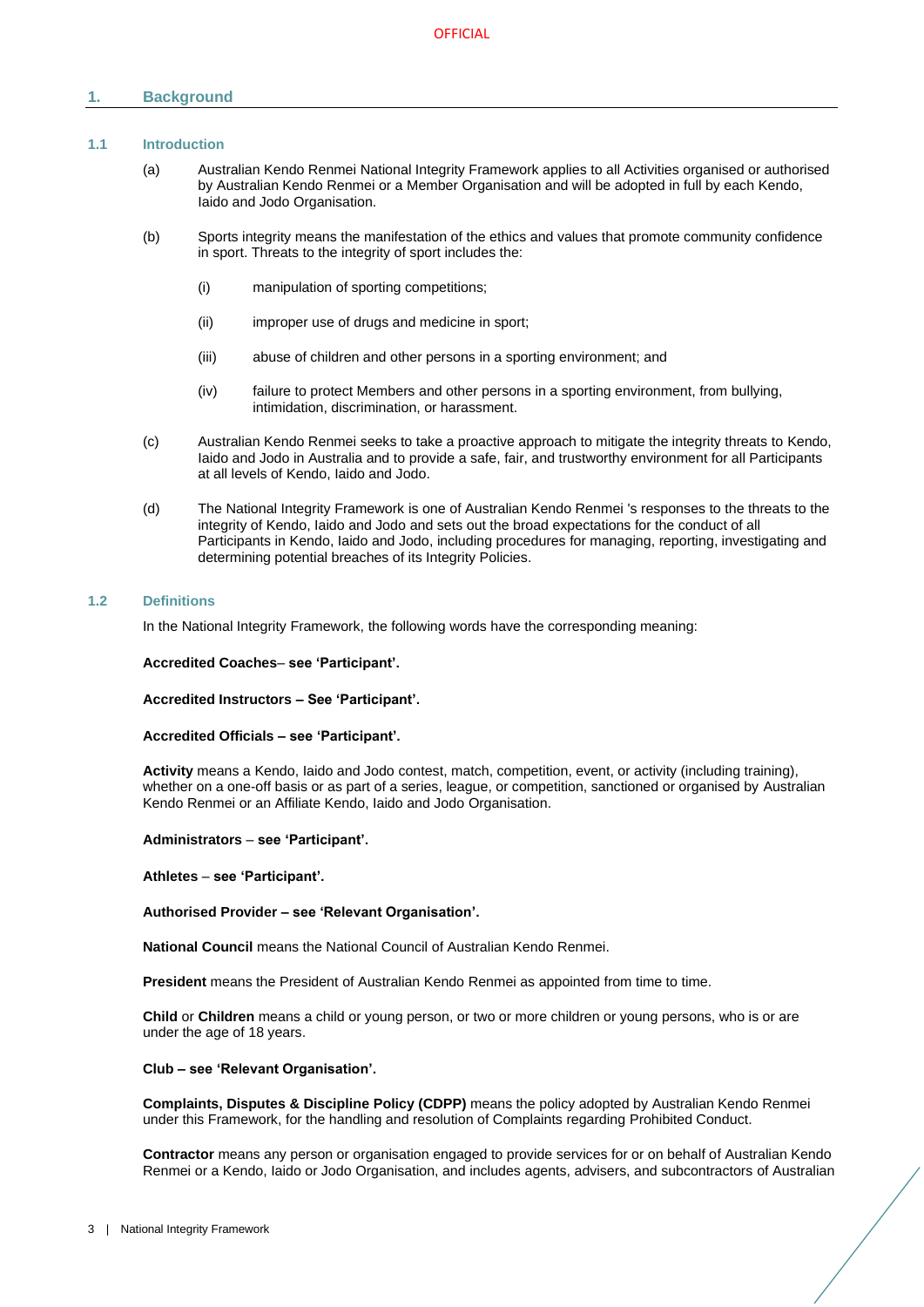#### **OFFICIAL**

Kendo Renmei or a Kendo, Iaido or Jodo Organisation and employees, officers, volunteers, and agents of a contractor or subcontractor.

**Disciplinary Measures** means any Provisional Action taken or Sanction imposed under the Complaints, Disputes and Discipline Policy, as defined in that policy.

**Employee** means a person employed by Australian Kendo Renmei or a Kendo, Iaido or Jodo Organisation.

**Framework** means this National Integrity Framework document, including any schedules and annexures.

**Integrity Policy** means the following Australian Kendo Renmei sports integrity-related policies adopted under this Framework:

- (a) This Framework document;
- (b) Child Safeguarding Policy;
- (c) Competition Manipulation and Sport Wagering Policy;
- (d) Improper Use of Drugs and Medicine Policy;
- (e) Member Protection Policy; and
- (f) Complaints, Disputes and Discipline Policy.

#### **Individual Member** – **see 'Member'.**

**Integrity Unit** means Australian Kendo Renmei 's national integrity unit, as established under clause [5.1.](#page-6-2)

**Member** means a member of Australian Kendo Renmei or a Kendo, Iaido and Jodo Organisation under its constitution, including:

- (a) **Member Organisations**, which means each company or incorporated association that is a member of Australian Kendo Renmei including each:
	- (i) State and Territory Affiliates; and
	- (ii) affiliate clubs that is a member of a State and Territory Affiliate.
- (b) **Individual Members**, which means individuals who are individuals registered with a Member Organisation.

#### **Member Organisations** – **see 'Member'.**

**National Integrity Manager** means the person responsible for Australian Kendo Renmei's Integrity Unit and for the implementation, management, reporting and review of this Framework.

#### **Participant** means:

- (a) Athletes who are registered with or entitled to participate in a Kendo, Iaido or Jodo Organisation or a Australian Kendo Renmei Activity
- (b) Accredited Coaches appointed to train an Athlete or Team in a Kendo, Iaido or Jodo Organisation or Australian Kendo Renmei Activity
- (c) Accredited Instructors who instruct Kendo, Iaido or Jodo at the club, State and Territory or National level
- (d) Administrators who have a role in the administration or operation of a Kendo, Iaido or Jodo Organisation or Australian Kendo Renmei, including National Council delegates, National Officers, Kendo, Iaido and Jodo Board members, State and Territory committee members, Club administrators, Sub-committee members, technical Board members, or other persons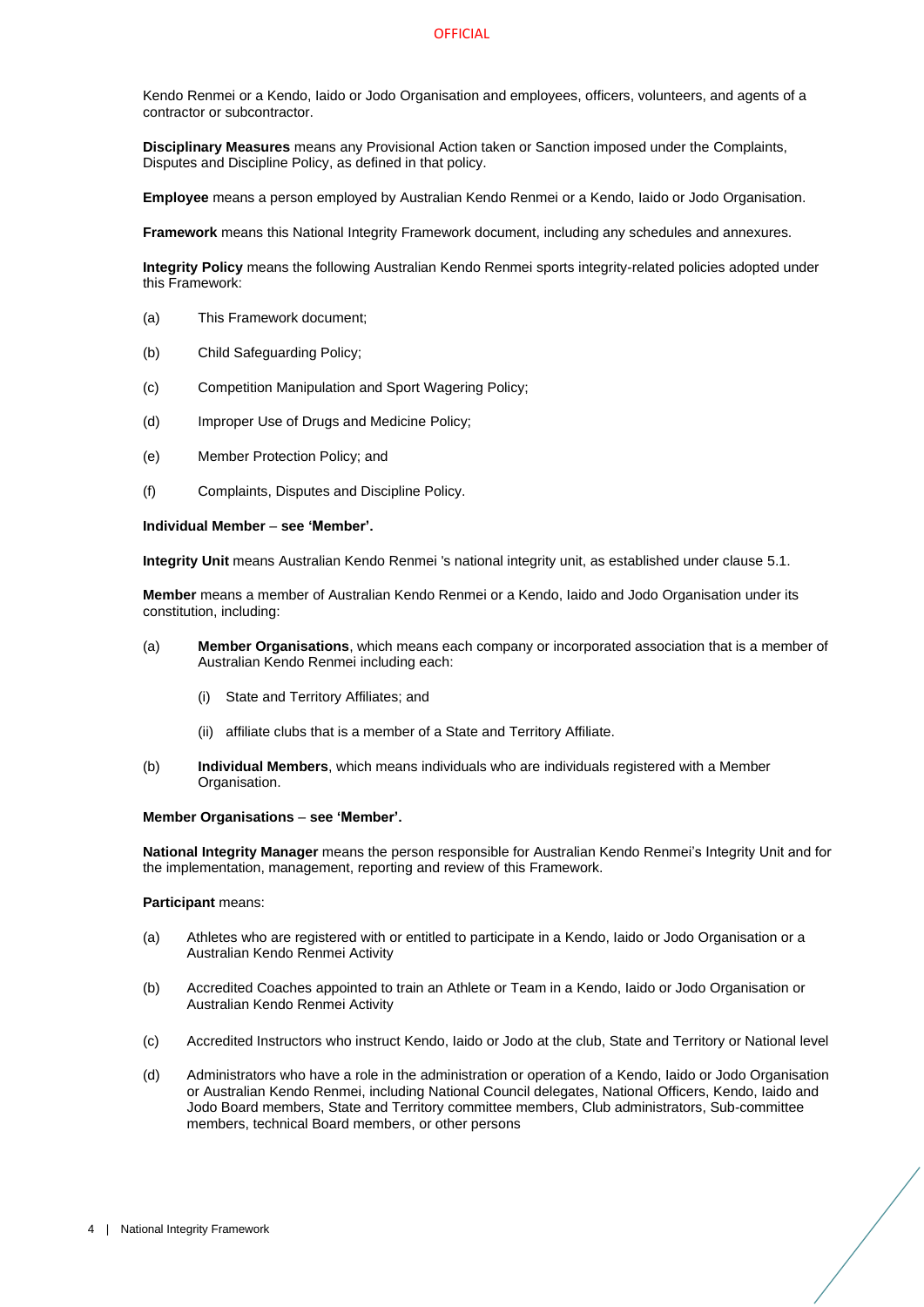- (e) Accredited Officials including shinpan/referees, umpires, technical officials, or other officials appointed by a Kendo, Iaido or Jodo Organisation, Australian Kendo Renmei or any competition, Club or Team sanctioned by Australian Kendo Renmei
- (f) Support Personnel who are appointed in a professional or voluntary capacity by a Kendo, Iaido or Jodo Organisation, Australian Kendo Renmei or any competition, Club or Team sanctioned by Australian Kendo Renmei including sports science sports medicine personnel, team managers, agents, selectors, and team staff members.

**Prohibited Conduct** means the conduct proscribed by this Framework and the Integrity Policies.

**Relevant Organisation** means any of the following organisations:

- (a) Australian Kendo Renmei
- (b) **Member Organisation see 'Member'**.
- (c) **Kendo, Iaido and Jodo Organisation**, which means and includes:
	- (i) **Member Organisations** see 'Member';
	- (ii) **Clubs**, which means any club that enters a Team to participate in an Activity; and
	- (iii) **Authorised Providers**, which means any non-Member organisations authorised to conduct Activities sanctioned by Australian Kendo Renmei or a Member Organisation;
- (d) **Team**, which means a collection or squad of athletes who compete and/or train in Kendo, Iaido or Jodo and/or the Activity; and
- (e) Any other organisation who has agreed to be bound by this Framework/the Integrity Policies.

**Relevant Person** means any of the following persons:

- (a) **Individual Member see 'Member'**;
- (b) **Participant;**
- (c) **Employee;**
- (d) **Contractor;**
- (e) **Volunteer**, which means any person engaged by Australian Kendo Renmei or a Kendo, Iaido or Jodo Organisation in any capacity who is not otherwise an Employee or Contractor; and
- (f) Any other individual who has agreed to be bound by this Framework/the Integrity Policies.

**Kendo, Iaido or Jodo** means the Martial Art of either Kendo, Iaido or Jodo, as governed by the Australian Kendo Renmei and the International Kendo Federation (FIK) from time to time.

**Kendo, Iaido or Jodo Organisation** – **see 'Relevant Organisation'.**

**Support Personnel** – **see 'Participant'.**

**Team – see 'Relevant Organisation'.** 

**Volunteer** – **see 'Relevant Person'.**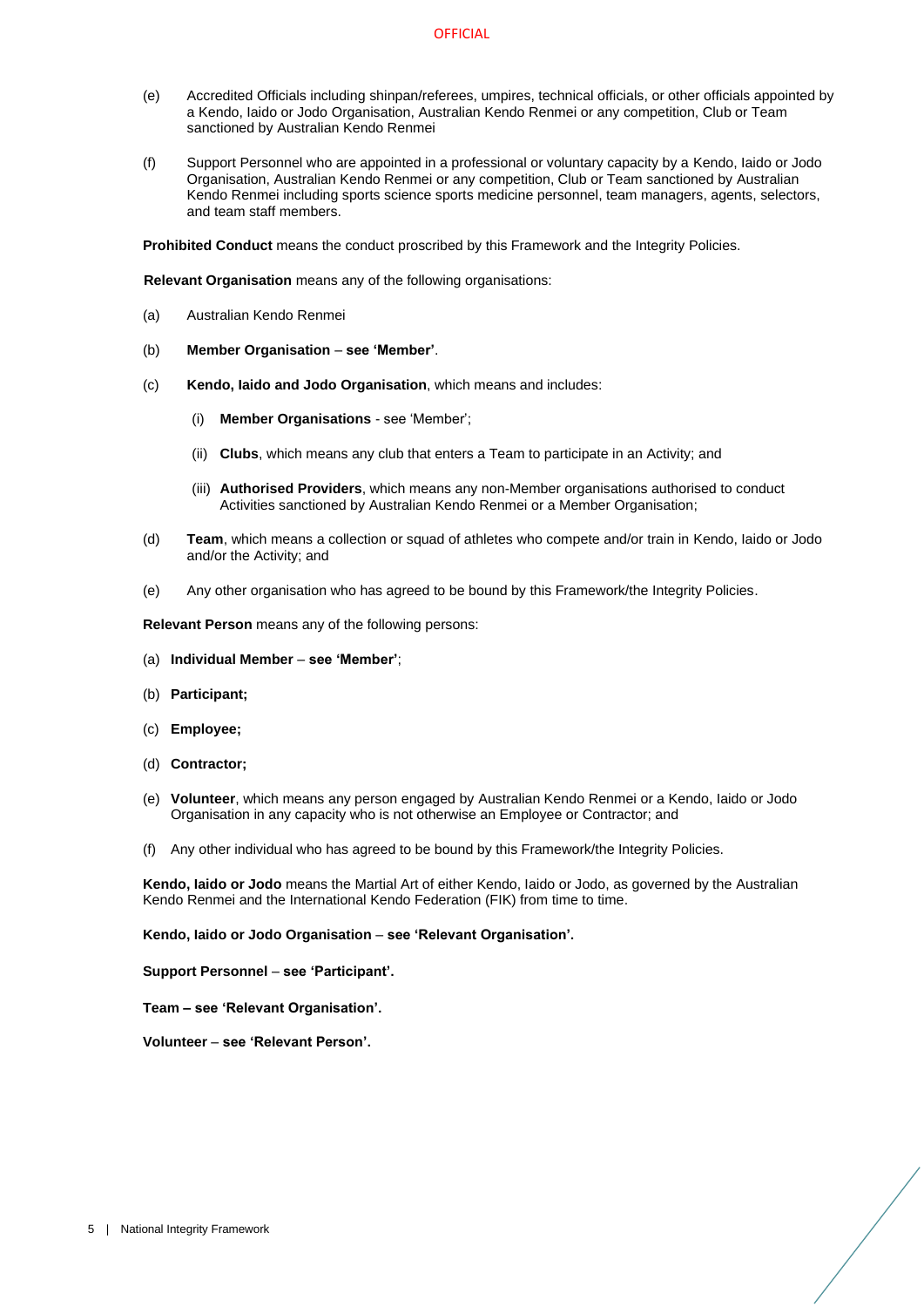## <span id="page-5-0"></span>**2. Jurisdiction**

#### <span id="page-5-1"></span>**2.1 Who the Framework applies to**

- (a) This Framework applies to and binds all Relevant Persons and Relevant Organisations as set out in the Integrity Policies.
- (b) Employees are expected to abide by the terms of this Framework as a reasonable and lawful direction of Australian Kendo Renmei or the Kendo, Iaido or Jodo Organisation they are employed by (as relevant) as their employer.
- (c) Australian Kendo Renmei and Kendo, Iaido or Jodo Organisations must ensure that all Contractors and Volunteers are contractually bound to abide by the terms of this Framework.
- (d) By participating in an Activity, a Participant is deemed to have agreed to be bound by the Framework.
- (e) Any person or organisation who:
	- (i) has had a complaint made against them under the Complaints, Disputes and Discipline Policy; and
	- (ii) was bound by the Framework at the time the complaint was made or when they became aware that a complaint may be made;
	- (iii) would, for any reason, otherwise have ceased to be bound by this Framework at any time after the complaint was made or when they became aware that the complaint may be made,

remains bound by the Framework in respect of the complaint and any related complaint until the complaints process has been finalised in accordance with the Complaints, Disputes and Discipline Policy.

## <span id="page-5-2"></span>**3. Scope**

## <span id="page-5-3"></span>**3.1 Scope**

- (a) The National Integrity Framework comprises this Framework document and the Integrity Policies.
- (b) Nothing in this Framework limits the rights or obligations of any person under any other Australian Kendo Renmei policy, code of conduct or other relevant agreement.
- (c) This Framework does not override or limit the application of any laws of Australia or a state/territory.
- (d) The 'Summary' at the start of each Integrity Policy is not intended to be and should not be construed in any way as a complete and comprehensive overview of the relevant Integrity Policy. To the extent of any inconsistency, the operative provisions of the relevant Integrity Policy prevail.

## <span id="page-5-4"></span>**4. Prohibited Conduct**

#### <span id="page-5-5"></span>**4.1 Prohibited Conduct**

In addition to the Prohibited Conduct proscribed by the Integrity Policies, a Relevant Person or Relevant Organisation commits a breach of this Framework when they:

- (a) fail to report any Prohibited Conduct, as defined under this Framework or an Integrity Policy, to Sport Integrity Australia (or otherwise in accordance with the requirements of the relevant Integrity Policy) as soon as reasonably practicable;
- (b) deliberately or wilfully withhold information in relation to any possible Prohibited Conduct;
- (c) fail to provide further information or documentation as requested as part of a Complaint Process under this Framework, including a failure to fully and in good faith participate in an interview;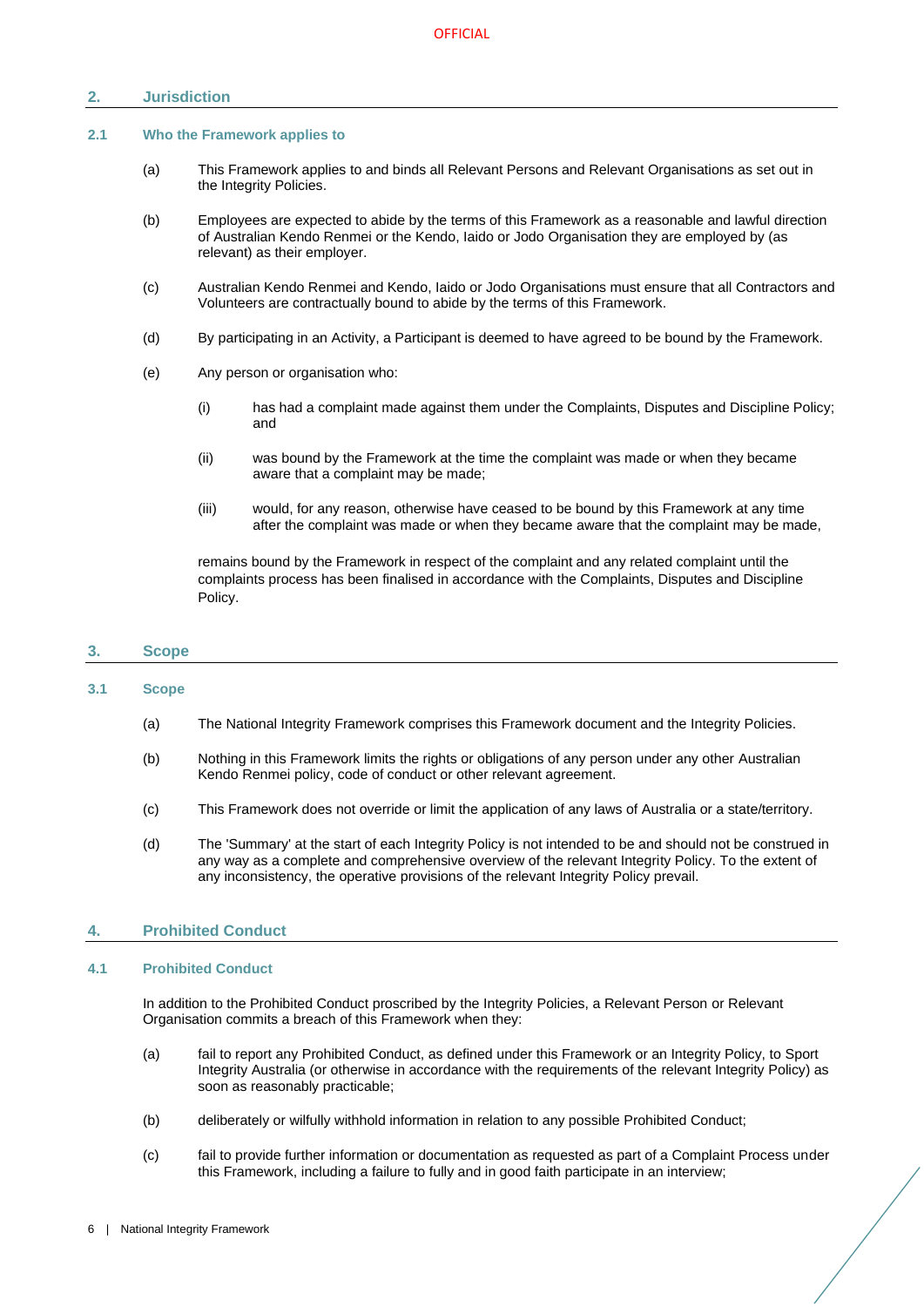- (d) fail to comply with or enforce Disciplinary Measures imposed under the Complaints, Disputes and Discipline Policy; or
- (e) knowingly provide any inaccurate and/or misleading information during the course of any investigation or proceedings under this Framework.

## <span id="page-6-0"></span>**4.2 Additional matters**

- (a) Where conduct may constitute 'Prohibited Conduct' under this Framework or any Integrity Policy but is a Protected Disclosure with respect to Australian Kendo Renmei, it must be dealt with under Australian Kendo Renmei 's Whistle-blower policy.
- (b) The Australian National Anti-Doping Policy will prevail to the extent of any inconsistency with this Framework in all instances. Any allegation relating to a breach or possible breach of Australian National Anti-Doping Policy will be dealt with under that policy.
- (c) Nothing in this Framework or the Integrity Policies prevents the Australian Kendo Renmei National Council from referring any alleged Prohibited Conduct or criminal conduct to a relevant law enforcement agency.

## <span id="page-6-1"></span>**5. Australian Kendo Renmei's Responsibility to Manage Framework**

### <span id="page-6-2"></span>**5.1 Responsibility for the management of the Framework**

- (a) Australian Kendo Renmei will ensure that it has an Integrity Unit<sup>1</sup>, headed by a National Integrity Manager who shall report, directly or indirectly, to the National Council.
- (b) The National Integrity Manager is responsible for the implementation, management, reporting and review of this Framework within Australian Kendo Renmei.
- (c) Australian Kendo Renmei will ensure that it appoints a Complaints Manager<sup>2</sup> for the purposes of the Complaints, Disputes and Discipline Policy.

### <span id="page-6-3"></span>**5.2 National Integrity Manager**

The National Integrity Manager will:

- (a) be responsible for the supervision and administration of this Framework, the Integrity Policies and the associated education programs;
- (b) monitor the compliance of any Sanctions;
- (c) act in a professional, discreet, and confidential manner in undertaking the obligations of their role under this Framework;
- (d) be responsible for ensuring that this Framework and the Integrity Policies are regularly reviewed, and any required amendments are approved by the Australian Kendo Renmei National Council; and
- (e) will provide the Australian Kendo Renmei National Executive with regular reports of:
	- (i) information relating to Alleged Breaches and Prohibited Conduct under the Integrity Policies;

 $\overline{\phantom{a}}$ 

<sup>1</sup> The size of the Integrity Unit is to be determined by the NSO based on the volume, nature, and seriousness of integrity issues within its sport and available financial resources. For the avoidance of doubt, the Integrity Unit may, if appropriate, solely comprise the National Integrity Manager.

<sup>&</sup>lt;sup>2</sup> Australian Kendo Renmei may appoint the same person to be both the Complaints Manager and the National Integrity Manager.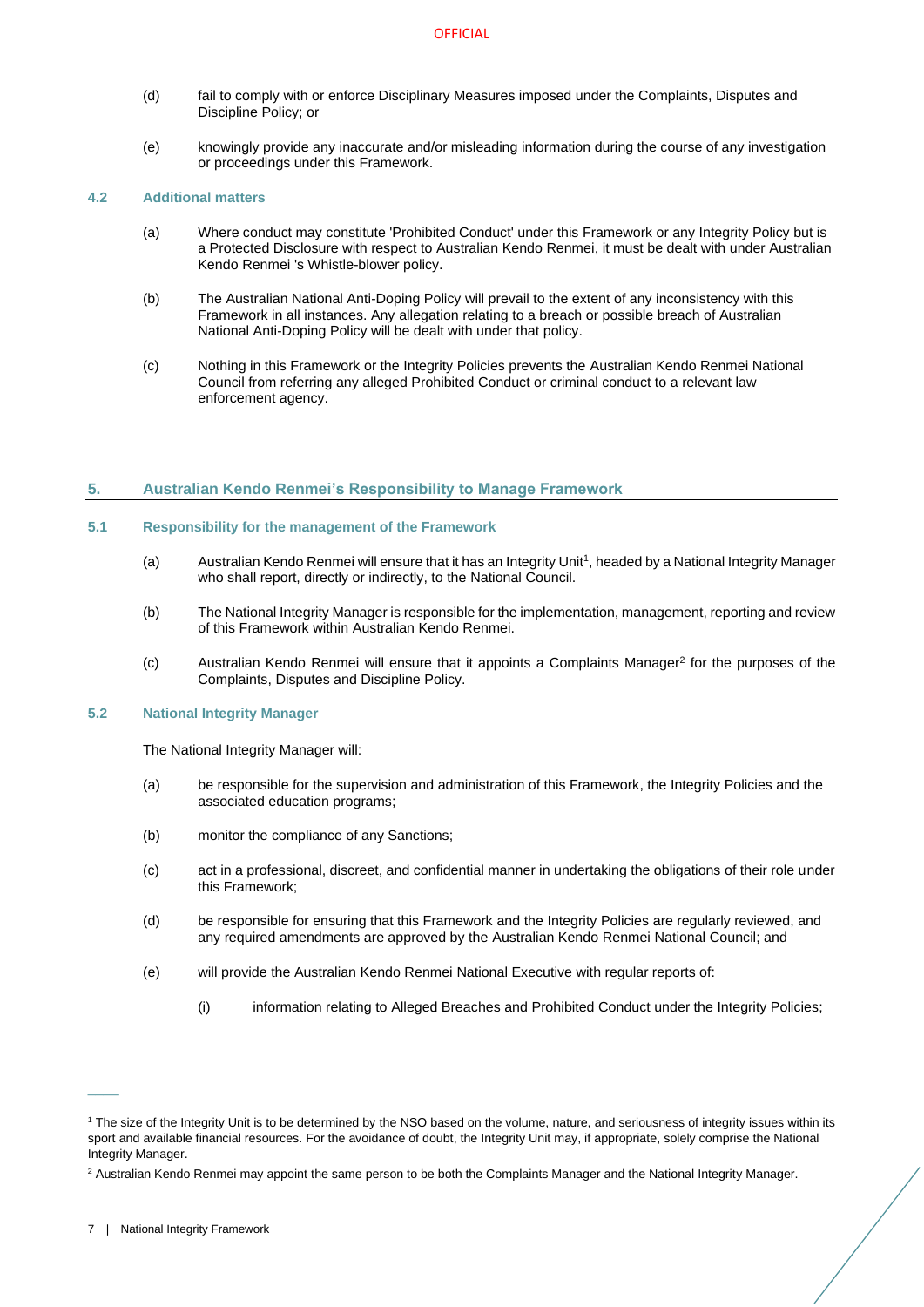#### **OFFICIAL**

- (ii) the operation of and overall compliance with the Integrity Policies; and
- (iii) any education programs that Participants have been required to undertake.

## <span id="page-7-0"></span>**5.3 Complaints Manager**

The Complaints Manager will be the point of contact between Australian Kendo Renmei and Sport Integrity Australia in relation to the functions of the Complaints, Disputes and Discipline Policy and will have such responsibilities as set out in that policy.

## <span id="page-7-1"></span>**5.4 Reporting to Sport Integrity Australia**

Australian Kendo Renmei must ensure that they report all matters to Sport Integrity Australia as required by the Integrity Policies, which includes:

- (a) any alleged Prohibited Conduct or criminal conduct that Australian Kendo Renmei has referred/reported to a relevant law enforcement agency;
- (b) any information required to be reported or notified to Sport Integrity Australia under the Competition Manipulation and Sports Wagering Policy; and
- (c) the outcome of any Resolution Process under the Complaints, Disputes and Discipline Policy.

### <span id="page-7-2"></span>**5.5 Education**

- (a) With the support of Sport Integrity Australia, Australian Kendo Renmei will plan, implement, and maintain an education strategy that incorporates material addressing the matters covered by each Integrity Policy.
- (b) The National Integrity Manager will, from time to time, direct certain Participants to undertake education programs, which will be relevant and proportionate to their level of participation in Kendo, Iaido or Jodo and the associated integrity risks.

#### <span id="page-7-3"></span>**5.6 Recruitment of Employees and Volunteers**

- (a) Australian Kendo Renmei and Kendo, Iaido or Jodo Organisations should conduct any appropriate background checks required by an Integrity Policy for prospective Employees, Contractors, and Volunteers to screen for prior conduct that would constitute a breach of this Framework or the Integrity **Policies**
- (b) Australian Kendo Renmei and Kendo, Iaido or Jodo Organisations should undertake induction processes for Employees, Contractors and Volunteers that incorporate familiarisation with this Framework and the Integrity Policies, and other sports integrity education and training as determined by Australian Kendo Renmei from time to time.

## <span id="page-7-4"></span>**6. Additional Responsibilities**

#### <span id="page-7-5"></span>**6.1 Relevant Organisation responsibilities**

In addition to that required under the Integrity Policies, Australian Kendo Renmei and Member Organisations shall:

- (a) implement and comply with this Framework;
- (b) ensure that all other policies, rules, and programs that apply to Relevant Persons and Relevant Organisations are consistent with this Framework;
- (c) use its best efforts to assist Relevant Persons and Relevant Organisations to fulfil their responsibilities under this Framework;
- (d) publish, distribute, and promote this Framework and the Integrity Policies (and any updates from time to time) and shall be responsible for making such documents available and accessible to Relevant Persons and Relevant Organisations; and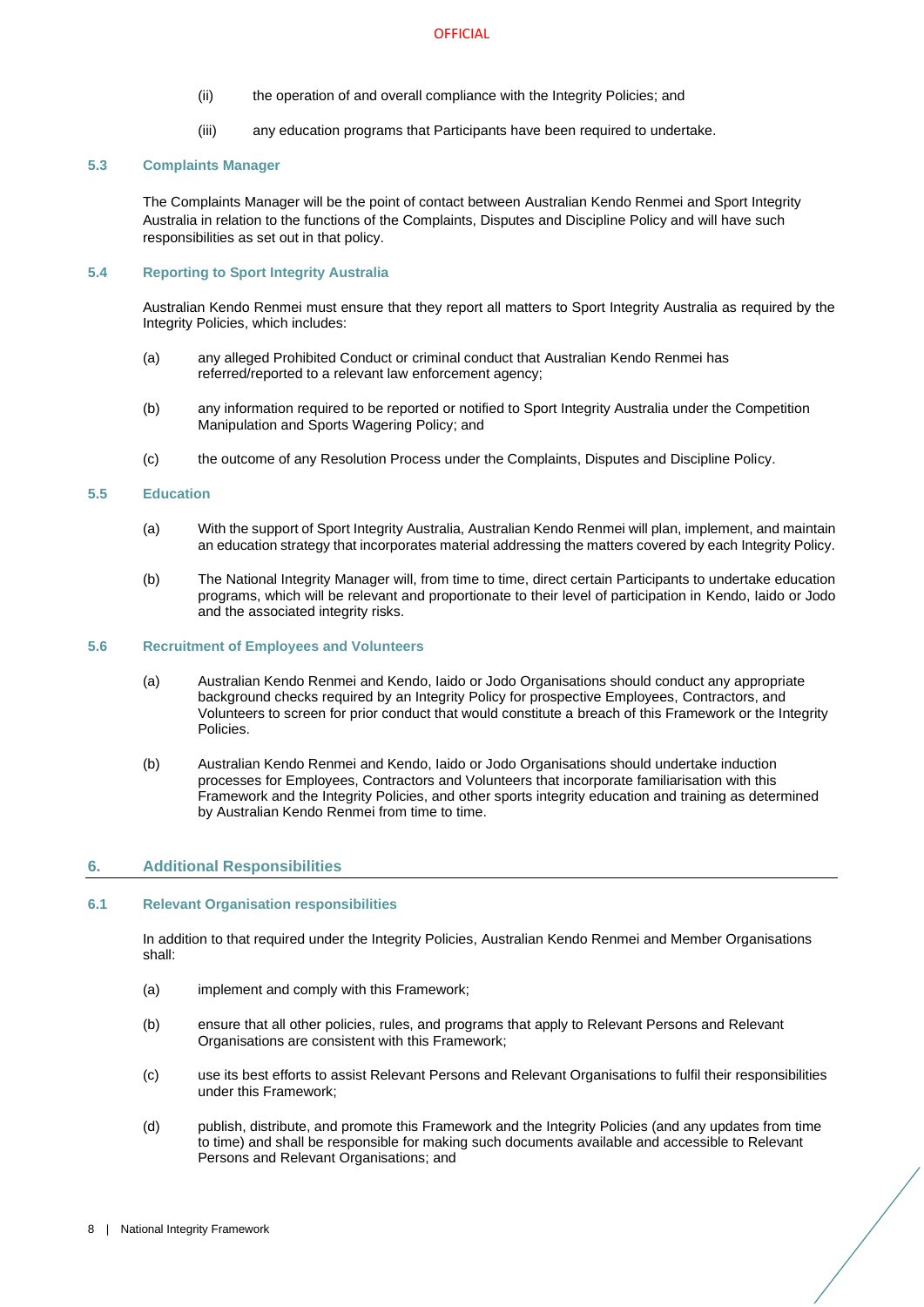- (e) ensure its Employees and contractors act in a discreet and confidential manner in discharging their obligations under this Framework.
- (f) recognise any Sanction imposed under this Framework;
- (g) take all necessary steps to enforce any Sanction imposed under this Framework;
- (h) assist in any investigation or proceedings regarding any Prohibited Conduct and ensure that they do not knowingly provide any inaccurate and/or misleading information during the course of any investigation or proceedings.

#### <span id="page-8-0"></span>**6.2 Relevant Person responsibilities**

In addition to that required under the Integrity Policies, Relevant Persons shall:

- (a) make themselves aware of the contents of this Framework;
- (b) comply with all relevant provisions of the Framework;
- (c) comply with any decisions and/or Sanctions imposed under the Framework.
- (d) undertake sports integrity education as directed by the National Integrity Manager;
- (e) assist in any investigation or proceedings regarding any Prohibited Conduct and ensure that they do not knowingly provide any inaccurate and/or misleading information during the course of any investigation or proceedings.

## <span id="page-8-1"></span>**7. Complaints, Disputes & Discipline Policy**

The Complaints, Disputes and Discipline Policy applies to any alleged Prohibited Conduct, including reports of breaches, of this Framework or any Integrity Policy.

### <span id="page-8-2"></span>**8. Interpretation & Other Information**

#### <span id="page-8-3"></span>**8.1 Application and Commencement**

- (a) This Framework is approved by the National Council.
- (b) This Framework:
	- (i) commences on the date outlined on the front cover (**Commencement Date**);
	- (ii) is subject to Australian Kendo Renmei's constitution and if there is any inconsistency, the constitution will prevail; and
	- (iii) when in force, is binding on all those listed in clause [2.1.](#page-5-1)

#### <span id="page-8-4"></span>**8.2 Amendment**

- (a) The National Council may amend this Framework and the Integrity Policies from time to time at the direction of Sport Integrity Australia and such amendments will be effective on the date specified by the National Council.
- (b) Member Organisations must adopt this Framework, including any amendments, in full and without amendment, as a policy under their constitution, within three (3) months of the date it is adopted by Australian Kendo Renmei.